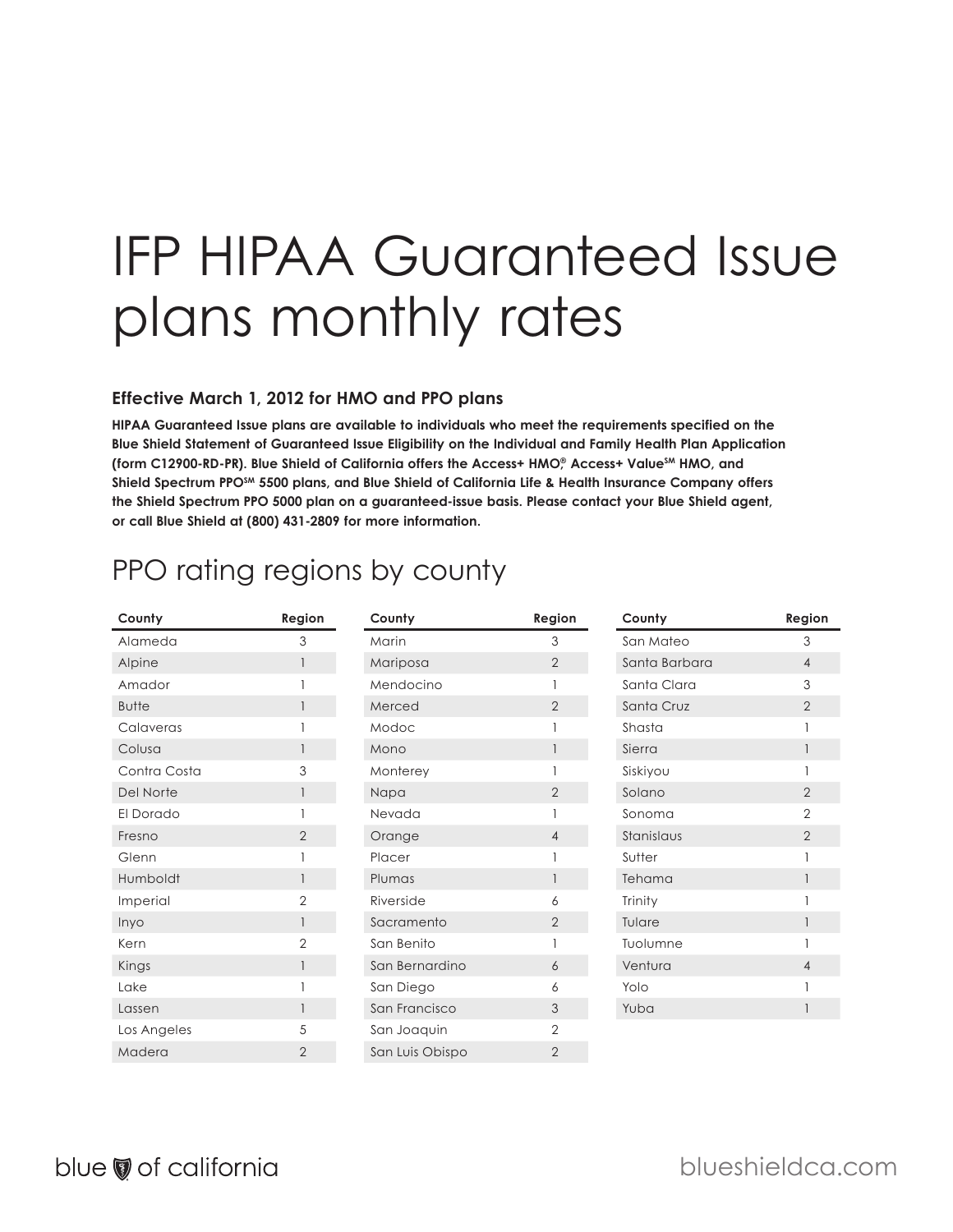# HMO rating regions by county

| County       | Zip codes                                                                                                                                                                                                                                                                          | Region         |
|--------------|------------------------------------------------------------------------------------------------------------------------------------------------------------------------------------------------------------------------------------------------------------------------------------|----------------|
| Alameda      | Except ZIP codes listed below                                                                                                                                                                                                                                                      | 4              |
| Alameda      | ZIP codes 95377, 95391                                                                                                                                                                                                                                                             | 1              |
| <b>Butte</b> | Except ZIP codes listed below                                                                                                                                                                                                                                                      | 1              |
| <b>Butte</b> | ZIP codes 95901, 95925                                                                                                                                                                                                                                                             | 6              |
| Contra Costa |                                                                                                                                                                                                                                                                                    | 4              |
| El Dorado*   |                                                                                                                                                                                                                                                                                    | 6              |
| Fresno       | Except ZIP code listed below                                                                                                                                                                                                                                                       | 3              |
| Fresno       | ZIP code 93245                                                                                                                                                                                                                                                                     | 1              |
| Kern*        | Except ZIP codes listed below                                                                                                                                                                                                                                                      | 1              |
| Kern*        | ZIP codes 93536, 93558                                                                                                                                                                                                                                                             | 7              |
| Kings        | Except ZIP codes listed below                                                                                                                                                                                                                                                      | 1              |
| Kings        | ZIP codes 93242, 93631, 93656                                                                                                                                                                                                                                                      | 3              |
| Los Angeles  | Except ZIP codes listed below                                                                                                                                                                                                                                                      | 9              |
| Los Angeles  | ZIP codes 93243, 93560                                                                                                                                                                                                                                                             | 1              |
| Los Angeles  | ZIP codes 90247, 90248, 90249,<br>90250, 90251, 90260, 90261,<br>90274, 90275, 905-, 906-, 907-,<br>908-, 910-, 911-, 912-, 915-, 917-,<br>918-, 93510, 93532, 93535,<br>93536, 93539, 93543, 93544,<br>93550, 93551, 93552, 93553,<br>93563, 93584, 93586, 93590,<br>93591, 93599 | 7              |
| Madera       | Except ZIP codes listed below                                                                                                                                                                                                                                                      | 1              |
| Madera       | ZIP codes 93602, 93620, 93622,<br>93626, 93720                                                                                                                                                                                                                                     | 3              |
| Madera       | <b>ZIP code 93623</b>                                                                                                                                                                                                                                                              | 6              |
| Marin        |                                                                                                                                                                                                                                                                                    | 5              |
| Merced       | Except ZIP codes listed below                                                                                                                                                                                                                                                      | 3              |
| Merced       | ZIP code 93610, 95380                                                                                                                                                                                                                                                              | 1              |
| Nevada*      |                                                                                                                                                                                                                                                                                    | 3              |
| Orange       | Except ZIP codes listed below                                                                                                                                                                                                                                                      | 7              |
| Orange       | ZIP codes beginning with 926-                                                                                                                                                                                                                                                      | 8              |
| Placer*      |                                                                                                                                                                                                                                                                                    | 3              |
| Riverside    | Except ZIP codes listed below                                                                                                                                                                                                                                                      | 7              |
| Riverside    | ZIP codes 92201, 92202, 92203,<br>92210, 92211, 92220, 92223,<br>92225, 92226, 92230, 92234,<br>92235, 92236, 92239, 92240,<br>92241, 92247, 92253, 92254,<br>92255, 92258, 92260, 92261,<br>92262, 92263, 92264, 92270,<br>92274, 92276, 92282, 92292,<br>92860, 92880, 92883     | 8              |
| Riverside    | <b>ZIP code 92028</b>                                                                                                                                                                                                                                                              | $\overline{2}$ |

| County                         | <b>Zip codes</b>                                     | Region                |
|--------------------------------|------------------------------------------------------|-----------------------|
| Sacramento                     | Except ZIP code listed below                         | 3                     |
| Sacramento                     | <b>ZIP code 94571</b>                                | 6                     |
|                                | San Bernardino* Except ZIP codes listed below        | 7                     |
| San Bernardino* ZIP code 93516 |                                                      | 1                     |
| San Bernardino* ZIP code 92880 |                                                      | 8                     |
| San Diego*                     |                                                      | $\overline{2}$        |
| San Francisco                  |                                                      | 5                     |
| San Joaquin                    | Except ZIP codes listed below                        | $\mathbf{1}$          |
| San Joaquin                    | ZIP codes 95632, 95690                               | 3                     |
| San Joaquin                    | ZIP codes 94505, 94514                               | $\overline{4}$        |
| San Luis Obispo                | Except ZIP code listed below                         | 1                     |
| San Luis Obispo                | <b>ZIP code 93426</b>                                | 5                     |
| San Mateo                      |                                                      | 5                     |
| Santa Barbara                  |                                                      | 1                     |
| Santa Clara                    | Except ZIP codes listed below                        | $\boldsymbol{\Delta}$ |
| Santa Clara                    | <b>ZIP code 95023</b>                                | 1                     |
| Santa Clara                    | ZIP codes beginning with<br>940-, 943-               | 5                     |
| Santa Clara                    | ZIP codes 95033, 95076                               | 6                     |
| Santa Cruz                     |                                                      | 6                     |
| Solano                         | Except ZIP codes listed below                        | 6                     |
| Solano                         | ZIP codes 95616, 95618,<br>95690, 95694              | 3                     |
| Sonoma                         | Except ZIP code listed below                         | $\mathbf{1}$          |
| Sonoma                         | ZIP code 94515                                       | 6                     |
| Stanislaus                     | Except ZIP code listed below                         | 1                     |
| Stanislaus                     | ZIP code 95322                                       | 3                     |
| Tulare                         | Except ZIP codes listed below                        | 3                     |
| Tulare                         | ZIP codes 93212, 93215,<br>93238, 93527              | 1                     |
| Ventura                        | Except ZIP codes listed below                        | 7                     |
| Ventura                        | ZIP codes 93013, 93252                               | 1                     |
| Ventura                        | ZIP code 90265, and ZIP codes<br>beginning with 913- | 9                     |
| Yolo                           | Except ZIP code listed below                         | 3                     |
| Yolo                           | <b>ZIP code 95912</b>                                | 1                     |

\* Portions of these counties may not be in Blue Shield's approved HMO service area. For specific coverage area information, please contact Blue Shield Producer Services at **ProducerServices@blueshieldca.com** or **(800) 559-5905**.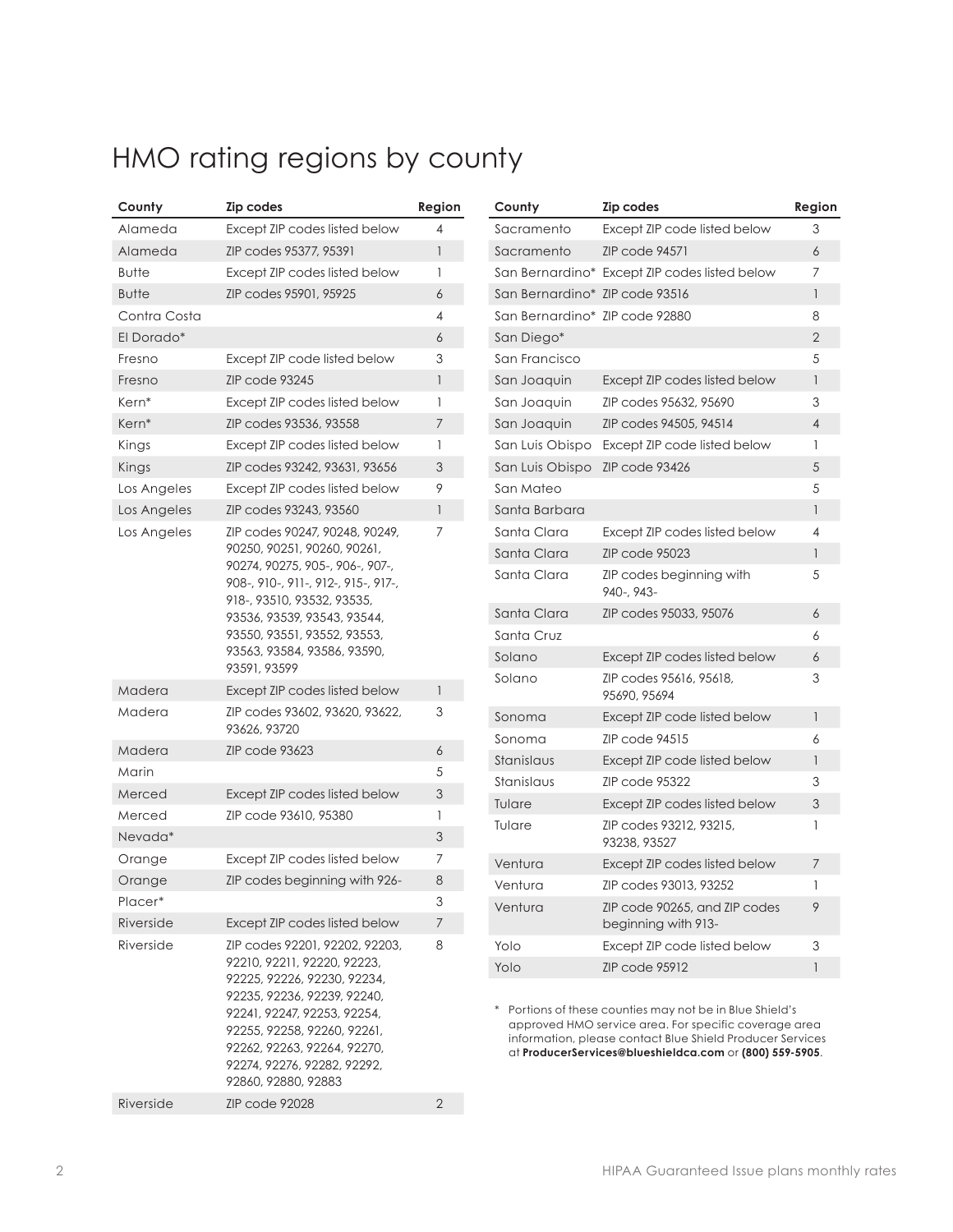|                          |           | PPO Plan 5000 |           | PPO Plan 5500 |        |           |        |
|--------------------------|-----------|---------------|-----------|---------------|--------|-----------|--------|
|                          |           | Single        | Two-party | Family        | Single | Two-party | Family |
|                          | < 15      | \$345         | N/A       | N/A           | \$345  | N/A       | N/A    |
|                          | $15 - 29$ | \$446         | \$920     | \$1513        | \$446  | \$920     | \$1513 |
|                          | $30 - 34$ | \$593         | \$1080    | \$1806        | \$593  | \$1080    | \$1806 |
|                          | $35 - 39$ | \$668         | \$1179    | \$1920        | \$668  | \$1179    | \$1920 |
| Region                   | $40 - 44$ | \$714         | \$1289    | \$1967        | \$714  | \$1289    | \$1967 |
|                          | $45 - 49$ | \$764         | \$1505    | \$2143        | \$764  | \$1505    | \$2143 |
|                          | $50 - 54$ | \$956         | \$1879    | \$2455        | \$956  | \$1879    | \$2455 |
|                          | $55+$     | \$1138        | \$2241    | \$2747        | \$1138 | \$2241    | \$2747 |
|                          |           |               |           |               |        |           |        |
|                          | < 15      | \$306         | N/A       | N/A           | \$306  | N/A       | N/A    |
|                          | $15 - 29$ | \$391         | \$816     | \$1341        | \$391  | \$816     | \$1341 |
| $\mathbf{\Omega}$        | $30 - 34$ | \$497         | \$946     | \$1609        | \$497  | \$946     | \$1609 |
|                          | $35 - 39$ | \$549         | \$1037    | \$1668        | \$549  | \$1037    | \$1668 |
| Region                   | $40 - 44$ | \$598         | \$1135    | \$1702        | \$598  | \$1135    | \$1702 |
|                          | $45 - 49$ | \$646         | \$1269    | \$1792        | \$646  | \$1269    | \$1792 |
|                          | $50 - 54$ | \$785         | \$1556    | \$2025        | \$785  | \$1556    | \$2025 |
|                          | $55+$     | \$920         | \$1805    | \$2174        | \$920  | \$1805    | \$2174 |
|                          |           |               |           |               |        |           |        |
|                          | < 15      | \$316         | N/A       | N/A           | \$316  | N/A       | N/A    |
|                          | $15 - 29$ | \$404         | \$841     | \$1384        | \$404  | \$841     | \$1384 |
| $\boldsymbol{\varsigma}$ | $30 - 34$ | \$510         | \$975     | \$1660        | \$510  | \$975     | \$1660 |
|                          | $35 - 39$ | \$562         | \$1068    | \$1714        | \$562  | \$1068    | \$1714 |
| Region                   | $40 - 44$ | \$614         | \$1172    | \$1753        | \$614  | \$1172    | \$1753 |
|                          | $45 - 49$ | \$664         | \$1301    | \$1837        | \$664  | \$1301    | \$1837 |
|                          | $50 - 54$ | \$804         | \$1595    | \$2073        | \$804  | \$1595    | \$2073 |
|                          | $55+$     | \$939         | \$1840    | \$2212        | \$939  | \$1840    | \$2212 |

# PPO plans monthly rates effective 3/1/2012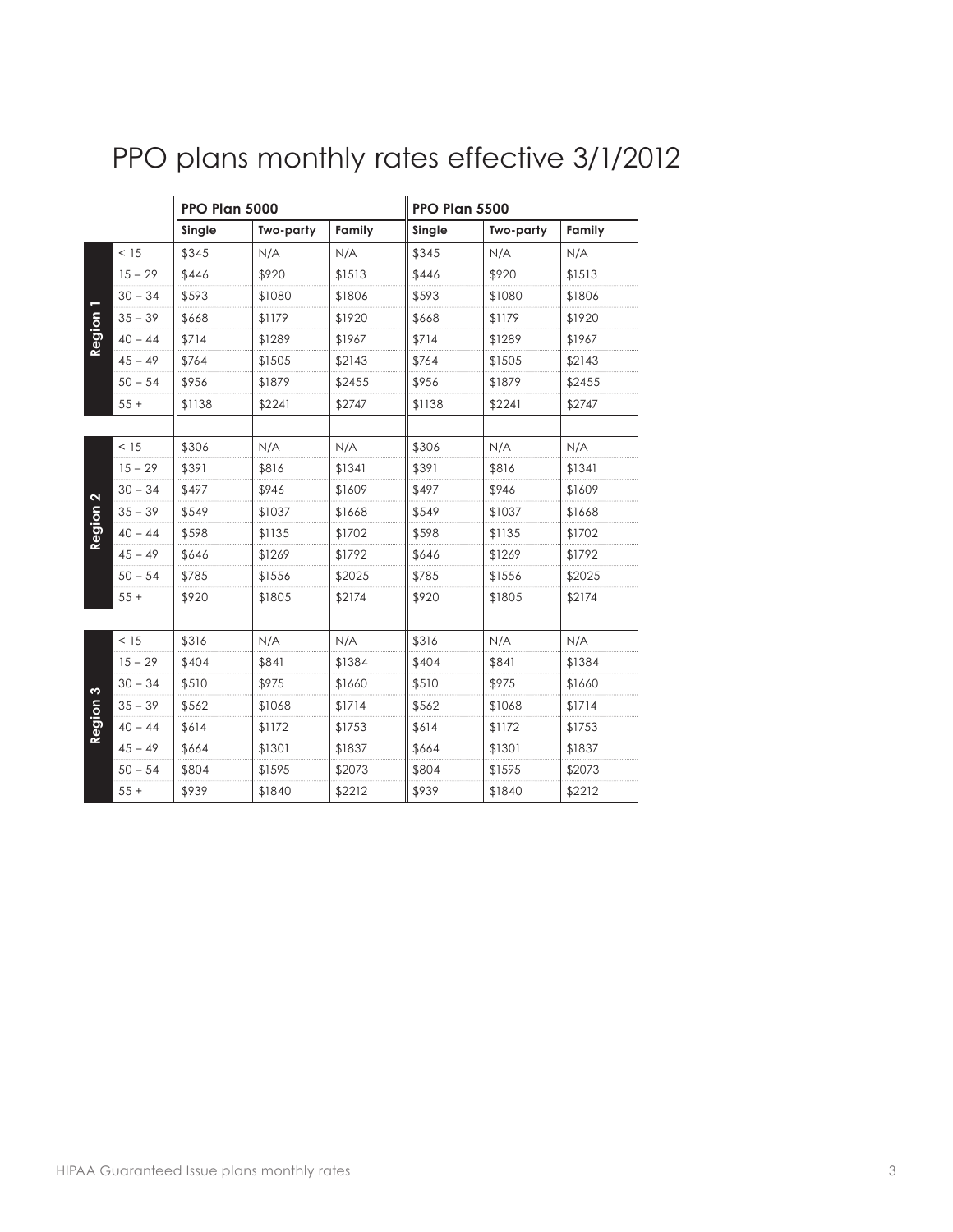|        |           | PPO Plan 5000 |           |        | PPO Plan 5500 |           |        |
|--------|-----------|---------------|-----------|--------|---------------|-----------|--------|
|        |           | Single        | Two-party | Family | Single        | Two-party | Family |
|        | < 15      | \$288         | N/A       | N/A    | \$288         | N/A       | N/A    |
|        | $15 - 29$ | \$372         | \$775     | \$1332 | \$372         | \$775     | \$1332 |
| 4      | $30 - 34$ | \$474         | \$898     | \$1528 | \$474         | \$898     | \$1528 |
|        | $35 - 39$ | \$525         | \$986     | \$1586 | \$525         | \$986     | \$1586 |
| Region | $40 - 44$ | \$571         | \$1079    | \$1620 | \$571         | \$1079    | \$1620 |
|        | $45 - 49$ | \$616         | \$1209    | \$1710 | \$616         | \$1209    | \$1710 |
|        | $50 - 54$ | \$750         | \$1486    | \$1934 | \$750         | \$1486    | \$1934 |
|        | $55+$     | \$880         | \$1727    | \$2083 | \$880         | \$1727    | \$2083 |
|        |           |               |           |        |               |           |        |
|        | < 15      | \$303         | N/A       | N/A    | \$303         | N/A       | N/A    |
|        | $15 - 29$ | \$391         | \$815     | \$1398 | \$391         | \$815     | \$1398 |
| 5      | $30 - 34$ | \$500         | \$945     | \$1605 | \$500         | \$945     | \$1605 |
|        | $35 - 39$ | \$554         | \$1037    | \$1670 | \$554         | \$1037    | \$1670 |
| Region | $40 - 44$ | \$603         | \$1135    | \$1706 | \$603         | \$1135    | \$1706 |
|        | $45 - 49$ | \$650         | \$1275    | \$1805 | \$650         | \$1275    | \$1805 |
|        | $50 - 54$ | \$792         | \$1569    | \$2042 | \$792         | \$1569    | \$2042 |
|        | $55+$     | \$931         | \$1827    | \$2207 | \$931         | \$1827    | \$2207 |
|        |           |               |           |        |               |           |        |
|        | < 15      | \$286         | N/A       | N/A    | \$286         | N/A       | N/A    |
|        | $15 - 29$ | \$368         | \$769     | \$1328 | \$368         | \$769     | \$1328 |
| ⋄      | $30 - 34$ | \$464         | \$889     | \$1517 | \$464         | \$889     | \$1517 |
|        | $35 - 39$ | \$512         | \$976     | \$1566 | \$512         | \$976     | \$1566 |
| Region | $40 - 44$ | \$560         | \$1069    | \$1599 | \$560         | \$1069    | \$1599 |
|        | $45 - 49$ | \$605         | \$1187    | \$1675 | \$605         | \$1187    | \$1675 |
|        | $50 - 54$ | \$731         | \$1452    | \$1888 | \$731         | \$1452    | \$1888 |
|        | $55+$     | \$856         | \$1678    | \$2015 | \$856         | \$1678    | \$2015 |

# PPO plans monthly rates effective 3/1/2012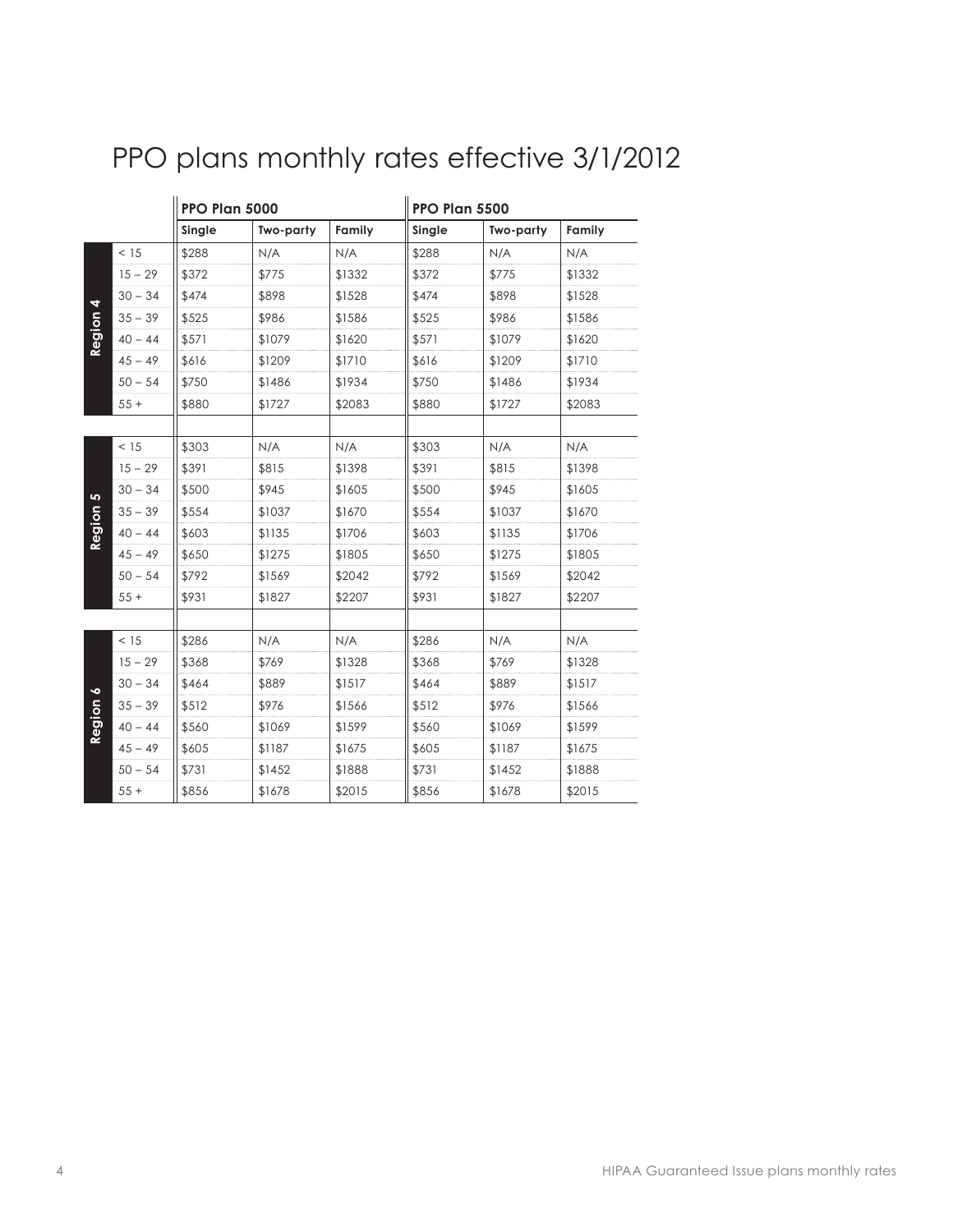# Access+ HMO package monthly rates effective 3/1/2012

|                   |           | טוווו ינכסטא |                 |                    | Adult and spouse/ |        |
|-------------------|-----------|--------------|-----------------|--------------------|-------------------|--------|
|                   |           | Adult/child  | Adult and child | Adult and children | domestic partner  | Family |
|                   |           |              |                 |                    |                   |        |
|                   | $<$ 1     | \$848        | N/A             | N/A                | N/A               | N/A    |
|                   | $1 - 18$  | \$471        | \$2338          | \$3499             | \$1737            | \$3497 |
|                   | $19 - 29$ | \$983        | \$2338          | \$3499             | \$1737            | \$3497 |
|                   | $30 - 34$ | \$1166       | \$2932          | \$3812             | \$2036            | \$3701 |
| Region            | $35 - 39$ | \$1257       | \$3085          | \$3442             | \$2212            | \$3604 |
|                   | $40 - 44$ | \$1347       | \$2877          | \$3168             | \$2428            | \$3616 |
|                   | $45 - 49$ | \$1511       | \$2501          | \$3361             | \$2679            | \$3813 |
|                   | $50 - 54$ | \$1661       | \$2581          | \$3391             | \$2876            | \$3916 |
|                   | $55+$     | \$1713       | \$3031          | \$3616             | \$3093            | \$3950 |
|                   |           |              |                 |                    |                   |        |
|                   | $<$ 1     | \$746        | N/A             | N/A                | N/A               | N/A    |
|                   | $1 - 18$  | \$414        | \$2054          | \$3075             | \$1525            | \$3071 |
|                   | $19 - 29$ | \$868        | \$2054          | \$3075             | \$1525            | \$3071 |
| $\mathbf{\Omega}$ | $30 - 34$ | \$1024       | \$2576          | \$3354             | \$1793            | \$3256 |
| Region            | $35 - 39$ | \$1103       | \$2716          | \$3028             | \$1948            | \$3173 |
|                   | $40 - 44$ | \$1185       | \$2529          | \$2786             | \$2134            | \$3181 |
|                   | $45 - 49$ | \$1328       | \$2197          | \$2956             | \$2353            | \$3353 |
|                   | $50 - 54$ | \$1462       | \$2271          | \$2984             | \$2528            | \$3446 |
|                   | $55 +$    | \$1506       | \$2669          | \$3178             | \$2723            | \$3473 |
|                   |           |              |                 |                    |                   |        |
|                   | $<$ 1     | \$997        | N/A             | N/A                | N/A               | N/A    |
|                   | $1 - 18$  | \$553        | \$2746          | \$4110             | \$2039            | \$4106 |
|                   | $19 - 29$ | \$1158       | \$2746          | \$4110             | \$2039            | \$4106 |
| S                 | $30 - 34$ | \$1370       | \$3441          | \$4484             | \$2394            | \$4350 |
| Region            | $35 - 39$ | \$1477       | \$3631          | \$4045             | \$2603            | \$4237 |
|                   | $40 - 44$ | \$1583       | \$3383          | \$3726             | \$2852            | \$4252 |
|                   | $45 - 49$ | \$1777       | \$2940          | \$3949             | \$3151            | \$4481 |
|                   | $50 - 54$ | \$1953       | \$3036          | \$3987             | \$3381            | \$4605 |
|                   | $55+$     | \$2013       | \$3564          | \$4246             | \$3636            | \$4642 |

#### **Access+ HMO**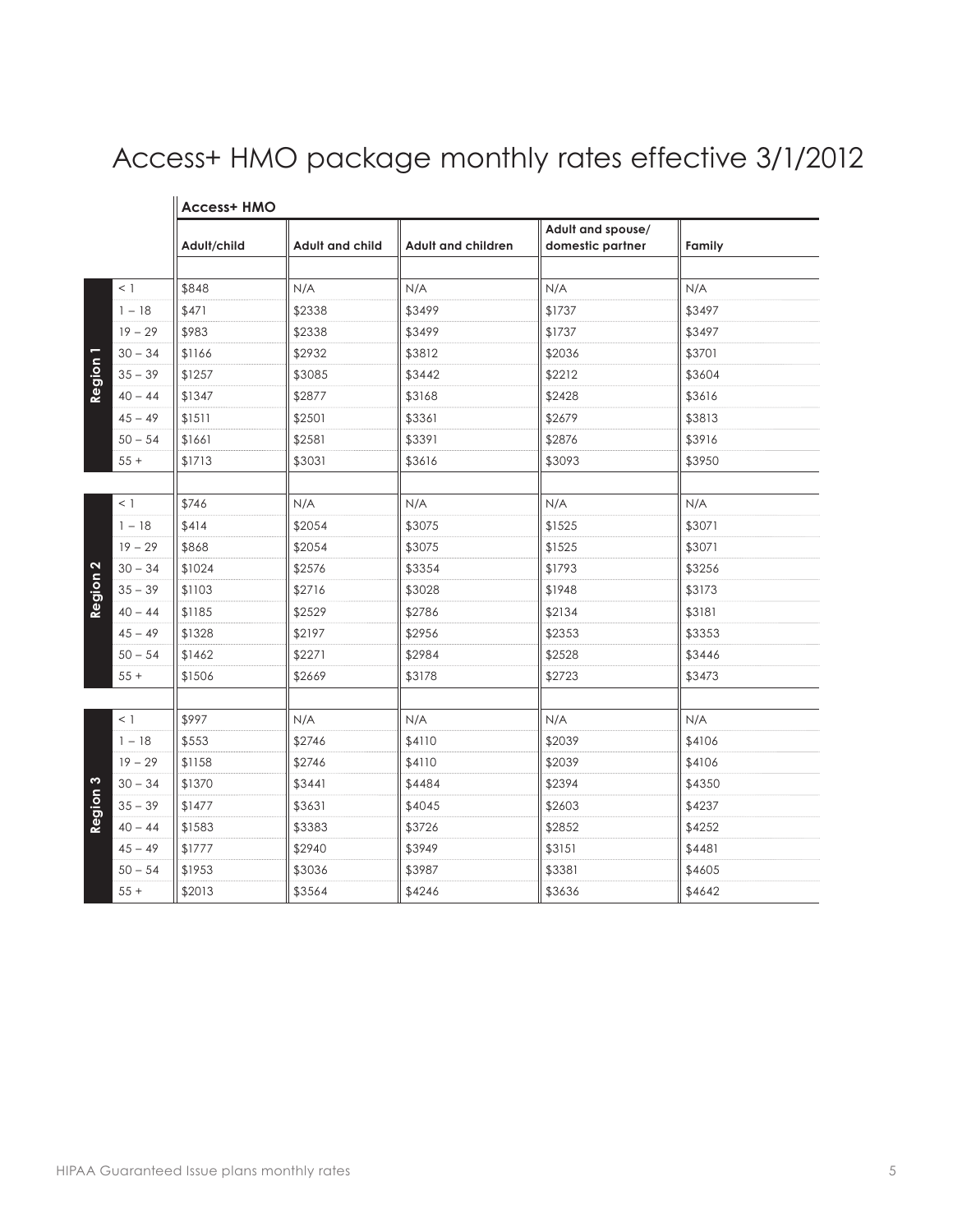# Access+ HMO package monthly rates effective 3/1/2012

|           |           | Adult/child | Adult and child | Adult and children | Adult and spouse/<br>domestic partner | Family |
|-----------|-----------|-------------|-----------------|--------------------|---------------------------------------|--------|
|           | $<$ 1     | \$836       | N/A             | N/A                | N/A                                   | N/A    |
|           | $1 - 18$  | \$464       | \$2307          | \$3454             | \$1713                                | \$3451 |
|           | $19 - 29$ | \$969       | \$2307          | \$3454             | \$1713                                | \$3451 |
| 4         | $30 - 34$ | \$1151      | \$2881          | \$3763             | \$2009                                | \$3651 |
| Region    | $35 - 39$ | \$1238      | \$3050          | \$3398             | \$2183                                | \$3558 |
|           | $40 - 44$ | \$1329      | \$2839          | \$3129             | \$2396                                | \$3572 |
|           | $45 - 49$ | \$1492      | \$2470          | \$3318             | \$2643                                | \$3762 |
|           | $50 - 54$ | \$1640      | \$2544          | \$3345             | \$2837                                | \$3865 |
|           | $55 +$    | \$1690      | \$2997          | \$3568             | \$3052                                | \$3897 |
|           | $<$ 1     | \$933       | N/A             | N/A                | N/A                                   | N/A    |
|           | $1 - 18$  | \$519       | \$2558          | \$3841             | \$1907                                | \$3836 |
|           | $19 - 29$ | \$1082      | \$2558          | \$3841             | \$1907                                | \$3836 |
| 5         | $30 - 34$ | \$1281      | \$3217          | \$4191             | \$2238                                | \$4065 |
| Region    | $35 - 39$ | \$1382      | \$3391          | \$3783             | \$2431                                | \$3962 |
|           | $40 - 44$ | \$1480      | \$3164          | \$3482             | \$2667                                | \$3975 |
|           | $45 - 49$ | \$1662      | \$2747          | \$3694             | \$2945                                | \$4191 |
|           | $50 - 54$ | \$1825      | \$2839          | \$3729             | \$3161                                | \$4306 |
|           | $55 +$    | \$1884      | \$3332          | \$3976             | \$3400                                | \$4342 |
|           |           |             |                 |                    |                                       |        |
|           | $<$ 1     | \$1055      | N/A             | N/A                | N/A                                   | N/A    |
|           | $1 - 18$  | \$583       | \$2906          | \$4352             | \$2160                                | \$4347 |
|           | $19 - 29$ | \$1222      | \$2906          | \$4352             | \$2160                                | \$4347 |
| $\bullet$ | $30 - 34$ | \$1448      | \$3641          | \$4742             | \$2531                                | \$4600 |
| Region    | $35 - 39$ | \$1563      | \$3840          | \$4280             | \$2754                                | \$4481 |
|           | $40 - 44$ | \$1676      | \$3578          | \$3940             | \$3018                                | \$4498 |
|           | $45 - 49$ | \$1881      | \$3111          | \$4178             | \$3331                                | \$4739 |
|           | $50 - 54$ | \$2066      | \$3213          | \$4218             | \$3577                                | \$4871 |
|           | $55 +$    | \$2129      | \$3774          | \$4495             | \$3850                                | \$4910 |

#### **Access+ HMO**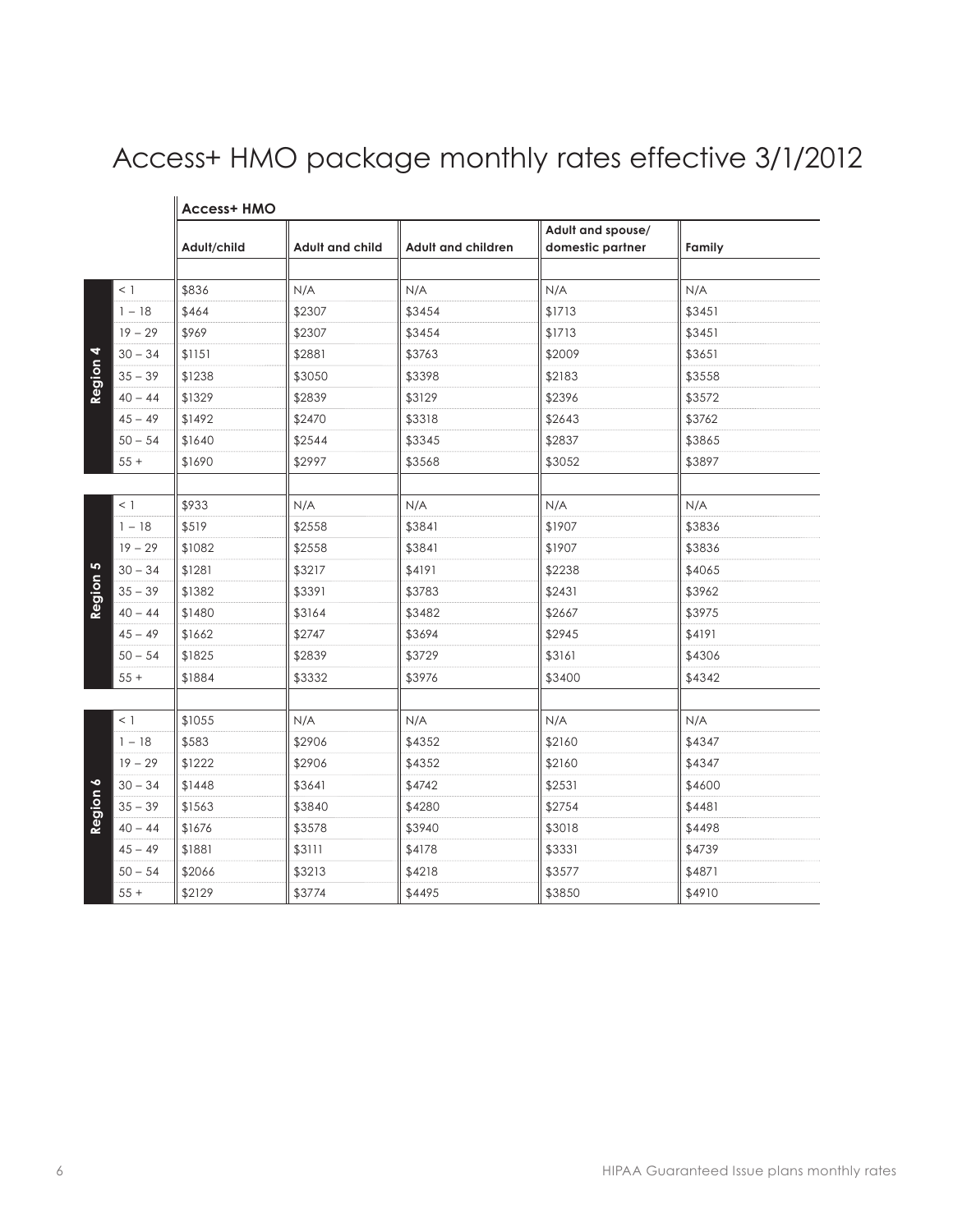|                |           | <b>Access+ HMO</b> |                        |                           |                                       |        |
|----------------|-----------|--------------------|------------------------|---------------------------|---------------------------------------|--------|
|                |           | Adult/child        | <b>Adult and child</b> | <b>Adult and children</b> | Adult and spouse/<br>domestic partner | Family |
|                | $<$ 1     | \$683              | N/A                    | N/A                       | N/A                                   | N/A    |
|                | $1 - 18$  | \$385              | \$2054                 | \$2811                    | \$1369                                | \$2662 |
|                | $19 - 29$ | \$753              | \$2054                 | \$2811                    | \$1369                                | \$2662 |
| $\overline{ }$ | $30 - 34$ | \$906              | \$2367                 | \$2874                    | \$1640                                | \$2791 |
|                | $35 - 39$ | \$978              | \$2350                 | \$2713                    | \$1773                                | \$2827 |
| Region         | $40 - 44$ | \$1047             | \$2178                 | \$2738                    | \$1934                                | \$2884 |
|                | $45 - 49$ | \$1169             | \$1998                 | \$2824                    | \$2133                                | \$3027 |
|                | $50 - 54$ | \$1286             | \$2188                 | \$2846                    | \$2302                                | \$3096 |
|                | $55+$     | \$1391             | \$2669                 | \$3178                    | \$2674                                | \$3220 |
|                |           |                    |                        |                           |                                       |        |
|                | $<$ 1     | \$814              | N/A                    | N/A                       | N/A                                   | N/A    |
|                | $1 - 18$  | \$454              | \$1871                 | \$2842                    | \$1634                                | \$2835 |
|                | $19 - 29$ | \$897              | \$1871                 | \$2842                    | \$1634                                | \$2835 |
| $\infty$       | $30 - 34$ | \$1078             | \$2340                 | \$3434                    | \$1954                                | \$3320 |
| Region         | $35 - 39$ | \$1165             | \$2516                 | \$3230                    | \$2110                                | \$3365 |
|                | $40 - 44$ | \$1247             | \$2600                 | \$3144                    | \$2309                                | \$3434 |
|                | $45 - 49$ | \$1396             | \$2383                 | \$3273                    | \$2543                                | \$3604 |
|                | $50 - 54$ | \$1531             | \$2512                 | \$3302                    | \$2740                                | \$3687 |
|                | $55+$     | \$1659             | \$2843                 | \$3522                    | \$3069                                | \$3836 |
|                |           |                    |                        |                           |                                       |        |
|                | $<$ 1     | \$638              | N/A                    | N/A                       | N/A                                   | N/A    |
|                | $1 - 18$  | \$354              | \$1566                 | \$2383                    | \$1303                                | \$2380 |
|                | $19 - 29$ | \$735              | \$1566                 | \$2383                    | \$1303                                | \$2380 |
| $\bullet$      | $30 - 34$ | \$874              | \$1956                 | \$2830                    | \$1528                                | \$2713 |
| Region         | $35 - 39$ | \$943              | \$2109                 | \$2585                    | \$1664                                | \$2706 |
|                | $40 - 44$ | \$1012             | \$2123                 | \$2381                    | \$1824                                | \$2715 |
|                | $45 - 49$ | \$1135             | \$1881                 | \$2522                    | \$2010                                | \$2864 |
|                | $50 - 54$ | \$1249             | \$1927                 | \$2546                    | \$2160                                | \$2942 |
|                | $55+$     | \$1287             | \$2130                 | \$2647                    | \$2324                                | \$2967 |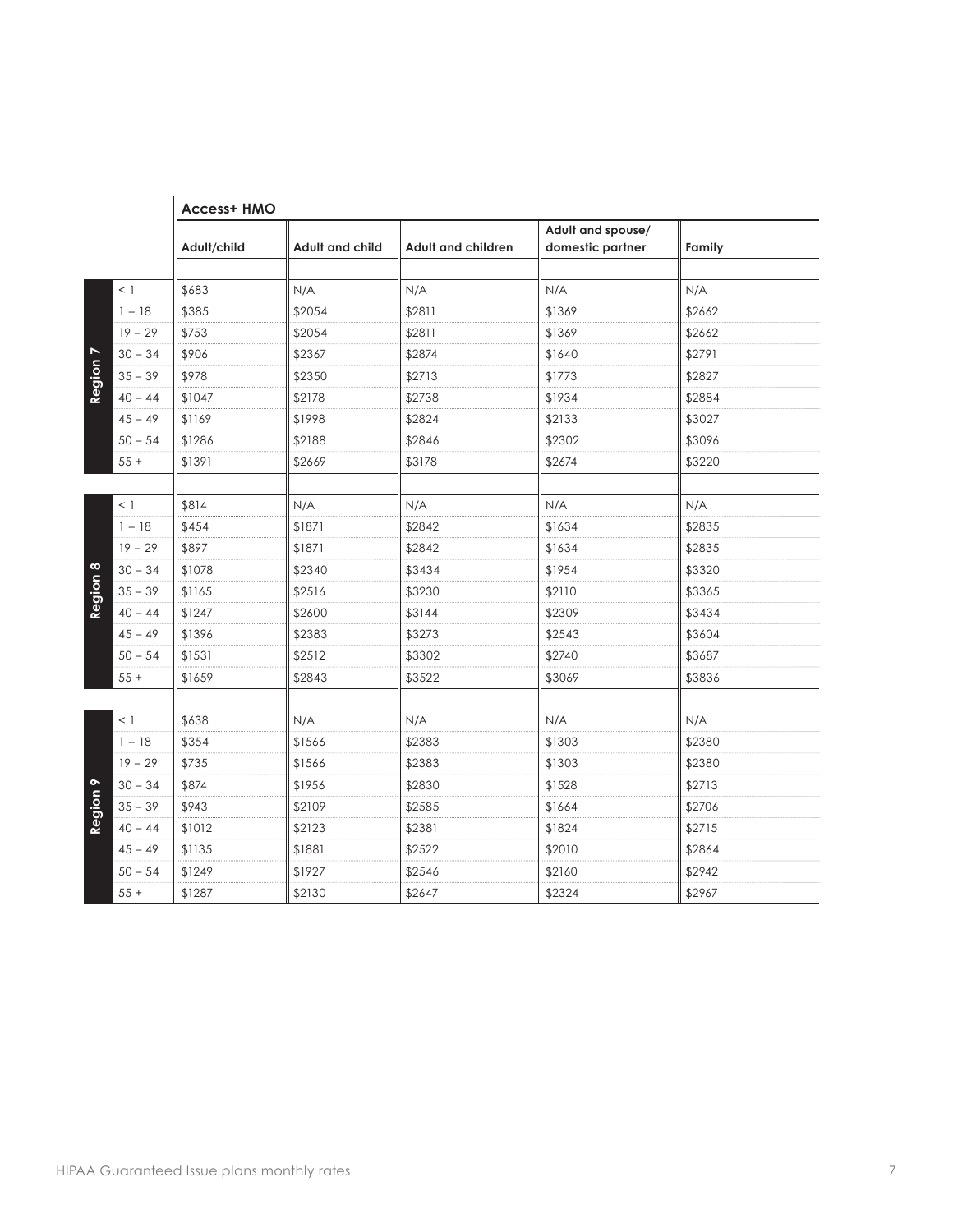# Access+ Value HMO plan monthly rates effective 3/1/2012

|                   |           | Adult/child | <b>Adult and child</b> | <b>Adult and children</b> | Adult and spouse/<br>domestic partner |        |
|-------------------|-----------|-------------|------------------------|---------------------------|---------------------------------------|--------|
|                   |           |             |                        |                           |                                       | Family |
|                   | $<$ 1     | \$671       | N/A                    | N/A                       | N/A                                   | N/A    |
|                   | $1 - 18$  | \$371       | \$1838                 | \$2760                    | \$1372                                | \$2767 |
|                   | $19 - 29$ | \$795       | \$1838                 | \$2760                    | \$1372                                | \$2767 |
|                   | $30 - 34$ | \$923       | \$2262                 | \$2976                    | \$1610                                | \$2926 |
| Region            | $35 - 39$ | \$1002      | \$2364                 | \$2690                    | \$1750                                | \$2850 |
|                   | $40 - 44$ | \$1069      | \$2189                 | \$2423                    | \$1918                                | \$2858 |
|                   | $45 - 49$ | \$1212      | \$1997                 | \$2585                    | \$2119                                | \$3014 |
|                   | $50 - 54$ | \$1327      | \$2031                 | \$2678                    | \$2271                                | \$3099 |
|                   | $55 +$    | \$1382      | \$2410                 | \$2871                    | \$2446                                | \$3123 |
|                   |           |             |                        |                           |                                       |        |
|                   | $<$ 1     | \$592       | N/A                    | N/A                       | N/A                                   | N/A    |
|                   | $1 - 18$  | \$329       | \$1617                 | \$2426                    | \$1208                                | \$2433 |
|                   | $19 - 29$ | \$701       | \$1617                 | \$2426                    | \$1208                                | \$2433 |
| $\mathbf{\Omega}$ | $30 - 34$ | \$812       | \$1992                 | \$2618                    | \$1418                                | \$2573 |
| Region            | $35 - 39$ | \$881       | \$2085                 | \$2370                    | \$1540                                | \$2507 |
|                   | $40 - 44$ | \$942       | \$1924                 | \$2132                    | \$1686                                | \$2517 |
|                   | $45 - 49$ | \$1064      | \$1751                 | \$2273                    | \$1862                                | \$2651 |
|                   | $50 - 54$ | \$1169      | \$1788                 | \$2356                    | \$2000                                | \$2726 |
|                   | $55+$     | \$1217      | \$2122                 | \$2525                    | \$2154                                | \$2746 |
|                   |           |             |                        |                           |                                       |        |
|                   | $<$ 1     | \$787       | N/A                    | N/A                       | N/A                                   | N/A    |
|                   | $1 - 18$  | \$437       | \$2158                 | \$3241                    | \$1613                                | \$3249 |
|                   | $19 - 29$ | \$935       | \$2158                 | \$3241                    | \$1613                                | \$3249 |
| S                 | $30 - 34$ | \$1087      | \$2659                 | \$3500                    | \$1895                                | \$3442 |
| Region            | $35 - 39$ | \$1177      | \$2783                 | \$3164                    | \$2059                                | \$3354 |
|                   | $40 - 44$ | \$1258      | \$2576                 | \$2851                    | \$2256                                | \$3366 |
|                   | $45 - 49$ | \$1424      | \$2349                 | \$3038                    | \$2492                                | \$3546 |
|                   | $50 - 54$ | \$1562      | \$2389                 | \$3149                    | \$2675                                | \$3644 |
|                   | $55+$     | \$1629      | \$2832                 | \$3373                    | \$2879                                | \$3673 |

#### **Access+ Value HMO**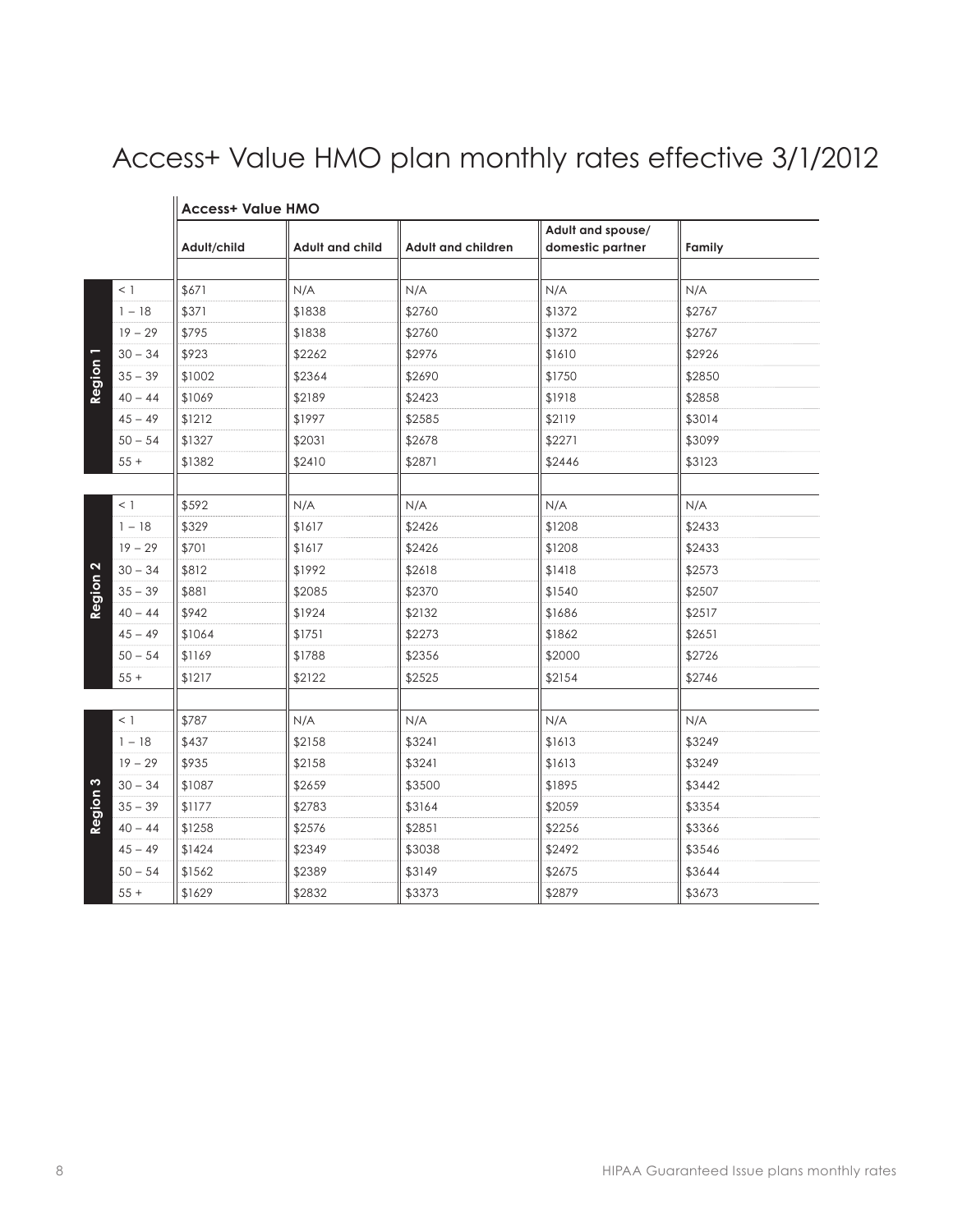|                 |           | <b>Access+ Value HMO</b> |                        |                           |                                       |        |  |  |
|-----------------|-----------|--------------------------|------------------------|---------------------------|---------------------------------------|--------|--|--|
|                 |           | Adult/child              | <b>Adult and child</b> | <b>Adult and children</b> | Adult and spouse/<br>domestic partner | Family |  |  |
|                 | $<$ 1     | \$663                    | N/A                    | N/A                       | N/A                                   | N/A    |  |  |
|                 | $1 - 18$  | \$366                    | \$1814                 | \$2722                    | \$1355                                | \$2728 |  |  |
|                 | $19 - 29$ | \$783                    | \$1814                 | \$2722                    | \$1355                                | \$2728 |  |  |
| 4               | $30 - 34$ | \$914                    | \$2230                 | \$2938                    | \$1589                                | \$2887 |  |  |
| Region          | $35 - 39$ | \$988                    | \$2340                 | \$2656                    | \$1728                                | \$2814 |  |  |
|                 | $40 - 44$ | \$1056                   | \$2160                 | \$2392                    | \$1896                                | \$2823 |  |  |
|                 | $45 - 49$ | \$1195                   | \$1972                 | \$2553                    | \$2091                                | \$2977 |  |  |
|                 | $50 - 54$ | \$1311                   | \$2005                 | \$2642                    | \$2242                                | \$3057 |  |  |
|                 | $55+$     | \$1365                   | \$2381                 | \$2835                    | \$2416                                | \$3084 |  |  |
|                 |           |                          |                        |                           |                                       |        |  |  |
|                 | $<$ 1     | \$739                    | N/A                    | N/A                       | N/A                                   | N/A    |  |  |
|                 | $1 - 18$  | \$408                    | \$2014                 | \$3030                    | \$1508                                | \$3040 |  |  |
|                 | $19 - 29$ | \$874                    | \$2014                 | \$3030                    | \$1508                                | \$3040 |  |  |
| LO <sub>1</sub> | $30 - 34$ | \$1016                   | \$2487                 | \$3272                    | \$1771                                | \$3216 |  |  |
| Region          | $35 - 39$ | \$1103                   | \$2597                 | \$2959                    | \$1925                                | \$3135 |  |  |
|                 | $40 - 44$ | \$1175                   | \$2407                 | \$2664                    | \$2108                                | \$3145 |  |  |
|                 | $45 - 49$ | \$1329                   | \$2195                 | \$2840                    | \$2329                                | \$3313 |  |  |
|                 | $50 - 54$ | \$1459                   | \$2237                 | \$2943                    | \$2500                                | \$3408 |  |  |
|                 | $55+$     | \$1522                   | \$2647                 | \$3162                    | \$2690                                | \$3437 |  |  |
|                 |           |                          |                        |                           |                                       |        |  |  |
|                 | $<$ 1     | \$834                    | N/A                    | N/A                       | N/A                                   | N/A    |  |  |
|                 | $1 - 18$  | \$463                    | \$2283                 | \$3433                    | \$1708                                | \$3440 |  |  |
|                 | $19 - 29$ | \$990                    | \$2283                 | \$3433                    | \$1708                                | \$3440 |  |  |
| $\bullet$       | $30 - 34$ | \$1151                   | \$2810                 | \$3702                    | \$2003                                | \$3642 |  |  |
| Region (        | $35 - 39$ | \$1247                   | \$2942                 | \$3347                    | \$2178                                | \$3546 |  |  |
|                 | $40 - 44$ | \$1330                   | \$2725                 | \$3016                    | \$2388                                | \$3559 |  |  |
|                 | $45 - 49$ | \$1507                   | \$2482                 | \$3213                    | \$2636                                | \$3751 |  |  |
|                 | $50 - 54$ | \$1652                   | \$2531                 | \$3331                    | \$2830                                | \$3854 |  |  |
|                 | $55+$     | \$1721                   | \$2996                 | \$3570                    | \$3045                                | \$3885 |  |  |